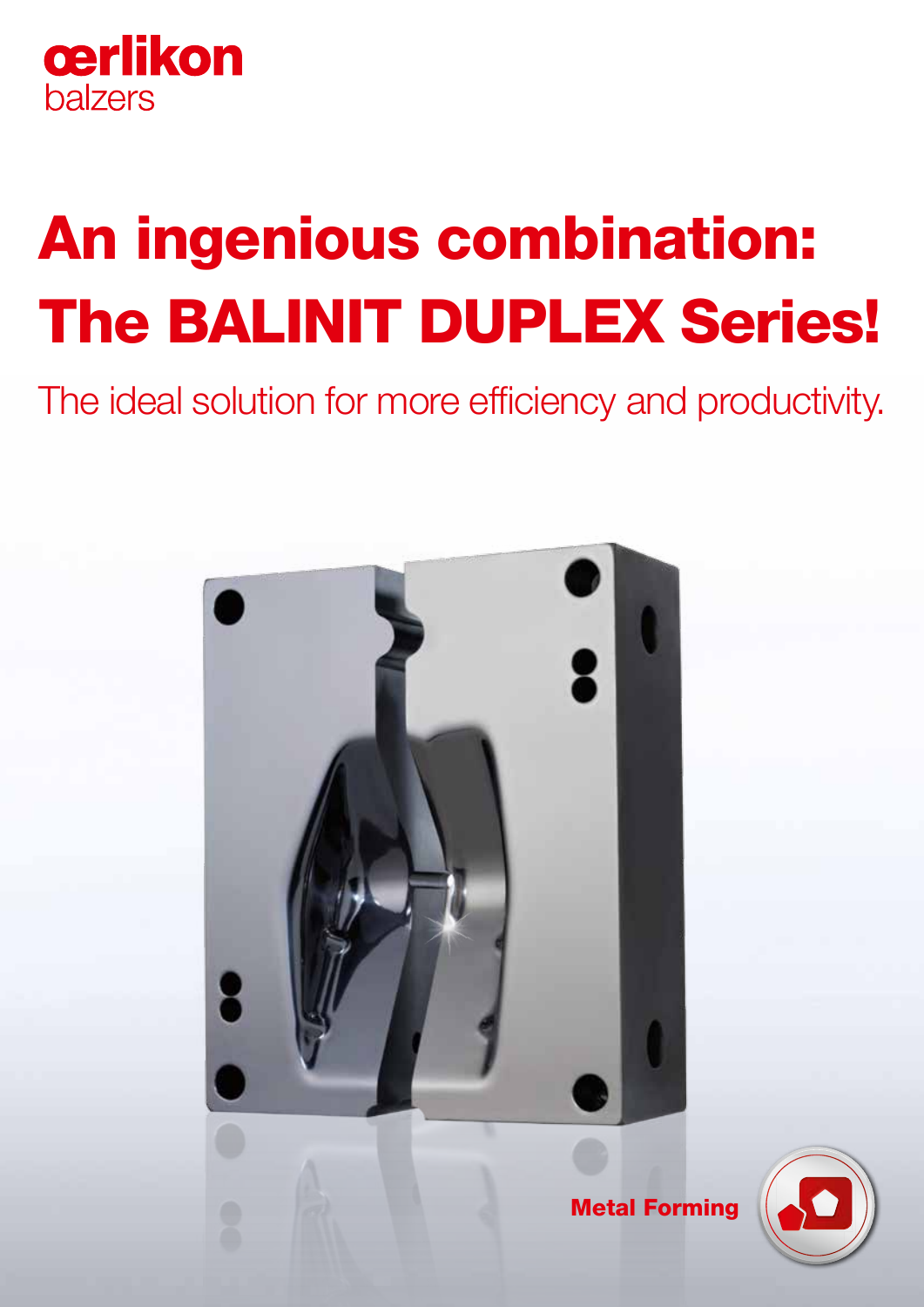# BALINIT DUPLEX Series: The groundbreaking combination of nitriding and BALINIT coatings.

Heavy-use forming tools must be able to withstand extreme loads and at the same time be productive and efficient while remaining process reliable for manufacturing. This is why you should trust Oerlikon Balzers, a worldwide leader in technology for wear-protection solutions. The BALINIT® DUPLEX Series is the groundbreaking result of two wear-protection

solutions that have been combined: On the one hand, nitriding, a thermochemical diffusion method; on the other, the wear-resistant PVD coating that has proven itself around the world under the brand name BALINIT®. Together, they yield advantages that are decisive for the success of your forming tools and, in turn, for your demanding manufacturing process:

## & The BALINIT® DUPLEX-Series For high-level productivity and manufacturing process reliability Lower tool costs due to increased tool service life Lower production costs due to less machine downtime and better workpiece quality Lower maintenance costs due to longer maintenance intervals and less associated expenditure Reduces plastic deformation e.g. when yield stresses are exceeded due to extreme pressure Reduces mechanical material fatigue e.g. crack formation due to cyclical loading Reduces abrasive wear due to nitride layer and improved supporting effect **Nitriding** Increases the surface hardness Creates a homogeneous hardness profile Increases compressive strength Improves hot hardness BALINIT® coatings Extreme hardness High thermal stability Protection against abrasive wear Low chemical reactivity

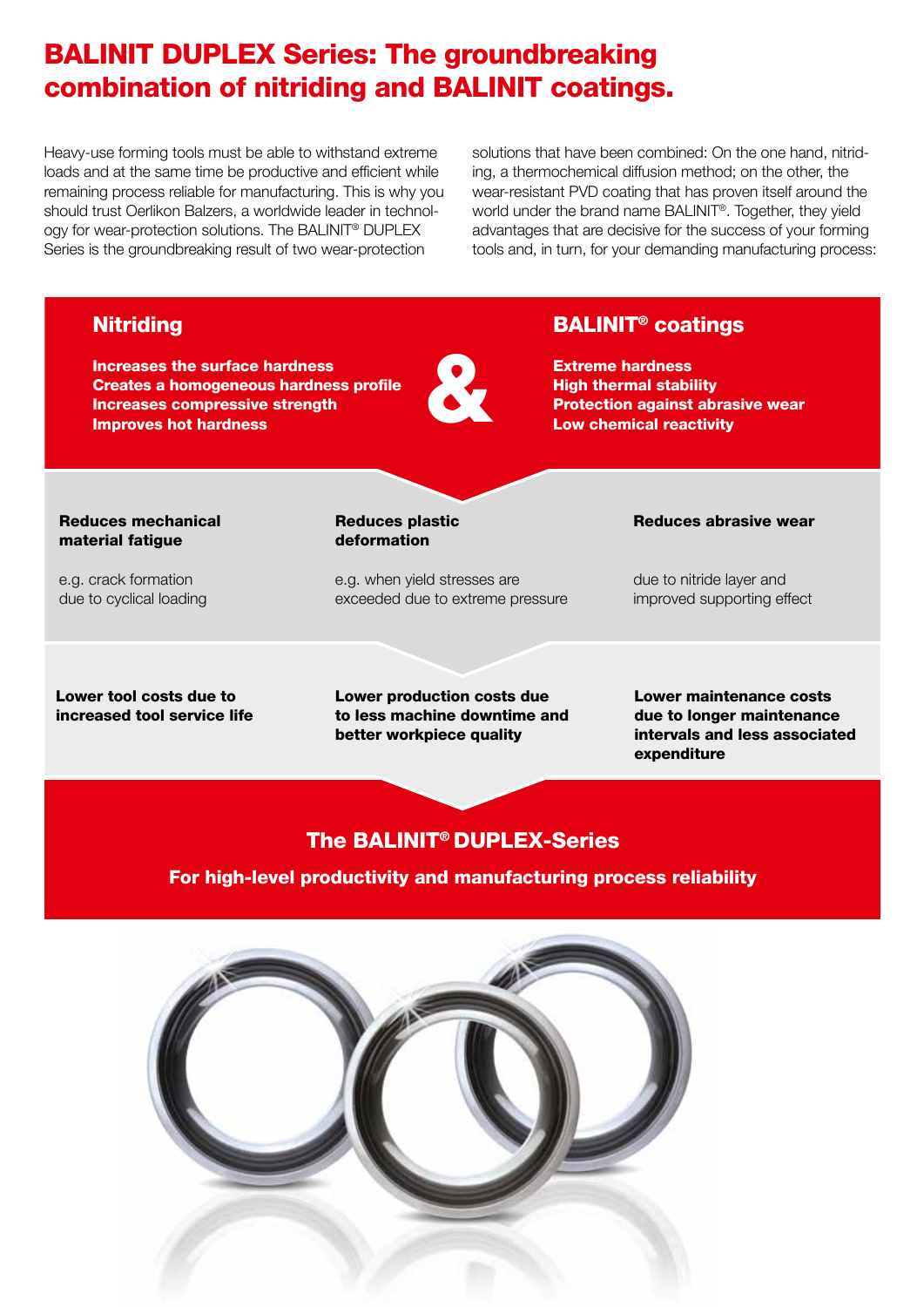## Demonstrably first class: The performance of the BALINIT DUPLEX Series.



### BALINIT® LUMENA DUPLEX: Sheet metal forming of hinges

#### Tool

Deep-drawing die, tool steel K340 Tool dimensions 180 x 180 x 120 mm Workpiece Hinge of high-strength steel (5 mm plate thickness) Challenge Untreated: Cold welding after 500 cycle

#### The solution: BALINIT® LUMENA DUPLEX

- Reduces cold welding
- Higher workpiece quality
- Moderate wear only after 100,000 cycles

## Take advantage of the outstanding coating properties for your heavy load forming tools!

|                            | <b>BALINIT<sup>®</sup> ALCRONA PRO DUPLEX</b> | <b>BALINIT<sup>®</sup> LUMENA DUPLEX</b> |
|----------------------------|-----------------------------------------------|------------------------------------------|
| Coating material           | <b>AICrN</b>                                  | <b>TIAIN</b>                             |
| Max. service temperature   | > 1,100 °C                                    | 900 $\degree$ C                          |
| Micro hardness (HV 0.05)   | 3,200                                         | 3,400                                    |
| Coefficient of friction    | 0.35                                          | $0.30 - 0.35$                            |
| DUPLEX process temperature | 480 °C                                        | 480 °C                                   |
| Coating colour             | Light grey                                    | Violet grey                              |

## Application recommendations:

|                                                                 | <b>BALINIT<sup>®</sup> ALCRONA PRO DUPLEX</b> | <b>BALINIT<sup>®</sup> LUMENA DUPLEX</b> |
|-----------------------------------------------------------------|-----------------------------------------------|------------------------------------------|
| Sheet metal forming<br>Tensile strength > 500 N/mm <sup>2</sup> | $+ +$                                         | $+ + +$                                  |
| Massive forming                                                 | $+ +$                                         | $+ + +$                                  |
| Hot forming                                                     | $+ + +$                                       | $+ +$                                    |